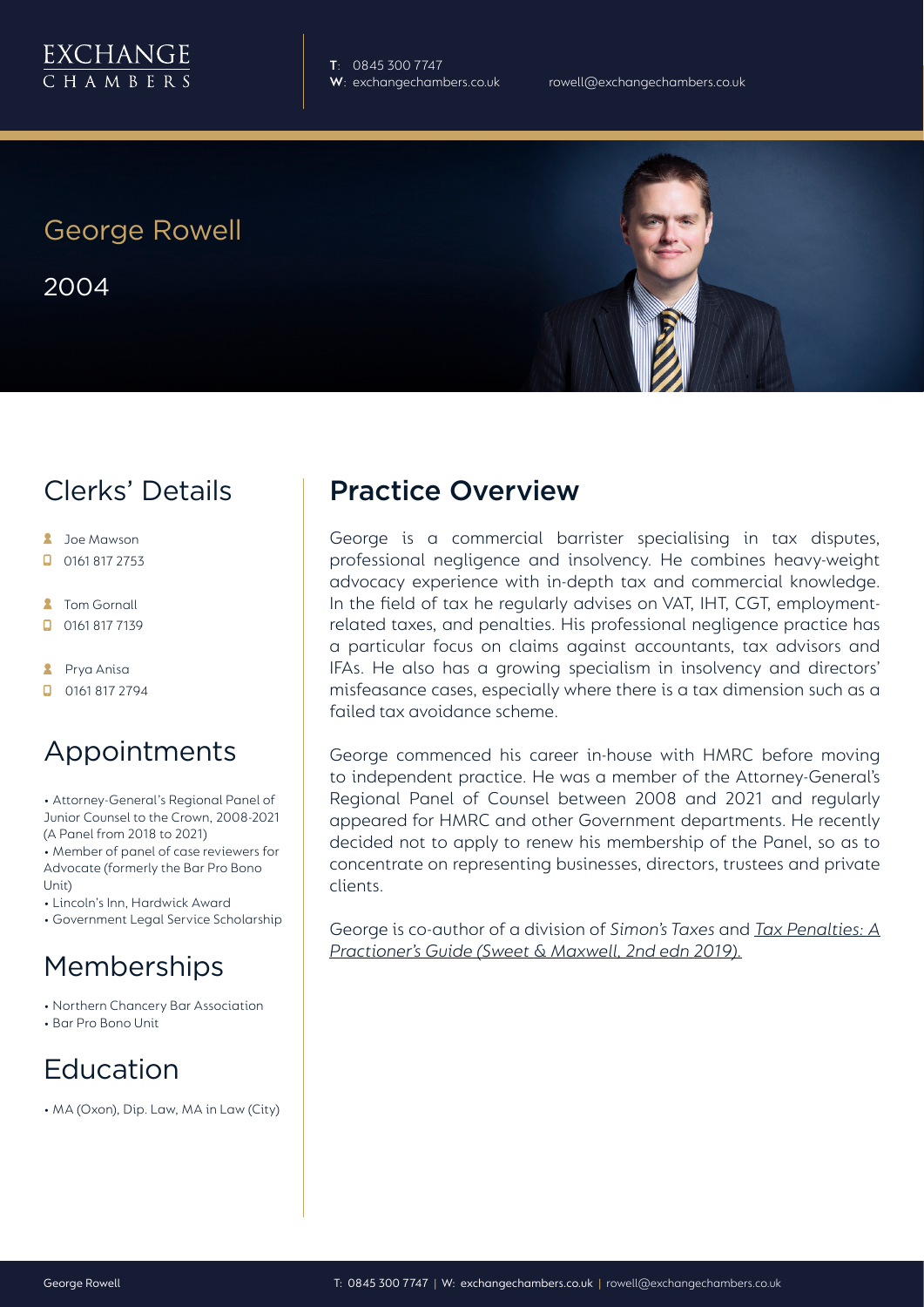# Recommendations

"George is very approachable and user-friendly, and he is first class on claims against accountants." **Chambers and Partners, 2022: Professional Negligence – Northern (Bar) – Band One**

"He is thorough, personable, and a tax expert whom I highly recommend." **Chambers and Partners, 2022: Tax – The Regions (Bar) – Band One**

"George is a very experienced professional negligence counsel who also has a tax specialism which is a useful addition to his skill set. He is very approachable and is swift at turning instructions around. George also has a good manner with clients and can explain often complex issues in language that lay clients can easily understand."

**The Legal 500, 2022: Northern Circuit – Professional Negligence – Leading Junior**

"Practical, pragmatic and expert."

**The Legal 500, 2022: Northern Circuit – Chancery, Probate, and Tax – Leading Junior**

"George provided detailed yet considered advice in relation to complex arrangements being scrutinised by HMRC." "George was most approachable and worked with us in developing the strategy to defend the arrangements and seek settlement."

**Chambers and Partners, 2021: Tax – Regional – Band One**

"He is practical, pragmatic and puts clients at ease, excellent at tax and developing a specialism in professional negligence in tax-related cases."

**The Legal 500, 2021: Northern Circuit – Professional Negligence – Leading Junior**

"George is clear and confident in his advice both verbally and in writing. He knows his stuff!" **The Legal 500, 2021: Northern Circuit – Chancery, Probate, and Tax – Leading Junior**

"George is very knowledgeable and experienced. He advises in a thorough yet practical fashion, giving advice on the best way forward in cases." "His first written advice was very comprehensive and was used through the whole case."

**Chambers and Partners, 2020: Tax – Regional – Band One**

"Always ten steps ahead."

**The Legal 500, 2020: Northern Circuit – Commercial – Leading Junior**

A much-admired junior whose broad practice encompasses cases concerning VAT, corporation tax, stamp duty land tax and capital gains tax. He also acts in employment-related tax matters. He advises on cases concerning enterprise investment schemes and tax penalties and is increasingly active in issues relating to professional negligence. "Very impressive knowledge, grasp of issues and expertise. No-nonsense – he goes straight to the issues and provides clear and concise advice." "He gives clear and practical advice – we have a lot of faith in him."

**Chambers and Partners, 2019: Tax – Regional – Band One**